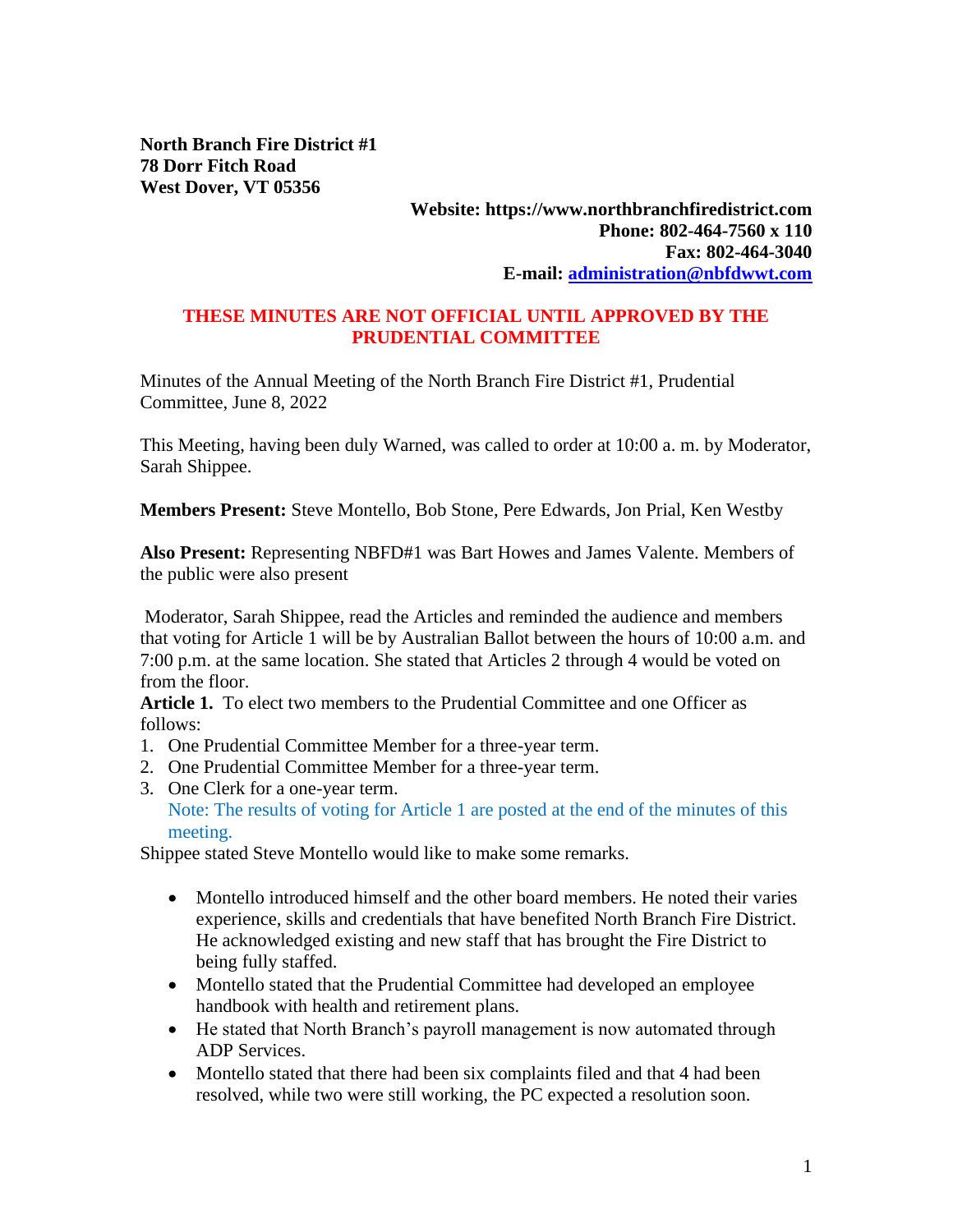- Montello noted that in 1998 a piece of property, in Wilmington, was bought by North Branch, that is not accessible, and the committee was working on options for that piece of property since it has been a tax burden for North Branch.
- Montello stated that the annual engineer's report came back that North Branch is in good standing. He stated that NB had undergone a Reserve study to confirm that that the committee is putting enough money to support the plant over the next 30 years. He noted that North Branch has 45% capacity left to sell and that there has been work with the State to clarify what should remain in reserve.
- Montello noted the fence is being repaired and a project was started to camera sewer lines, to see where there might be excessive infiltration into the plant.
- Montello reported that there had been some claims that the board was not being transparent. He noted that every meeting is announced and recorded according to Vermont law. He stated even though a member of the public could attend in person or via Zoom, that the same, one, person had attended the meetings.
- Prial continued with the issue of transparency noted that there has been updates on the website, including FAQ's, an update letter was sent to customers, ordinances have been updated.
- Prial noted that all board members will have email addresses associated with NB only, instead of using personal emails.
- Prial stated that the implementation of paperless billing has started. Cathy Kauffman stated that she didn't think it was fair to charge ten dollars to people who didn't have internet.
- Prial said that a camera system will be installed for staff safety along with the new policy that no cash payments will be taken.
- Stone explained the transition from charging for "sleeping spaces" to the more equitable and fair system of charging for excessive use.
- Westby wanted the voters to know that North Branch had been looking for a bookkeeper since February. He announced one will start on June 9. He also stated that the switch from a calendar year to a fiscal year will start on July 1, 2022, noting that there was a 6-month budget to cover January 1 to June 30, of this year.
- Westby reported to the public that, although, North Branch does not currently charge a bond tax to non-users in the Fire District, they can do that if it was needed.
- Westby summarized the solar project that is being studied by the board and its benefit to North Branch Fire District. He noted there may be a need to bring in other participants to maximize the potential, financial savings.
- Member of the public, Michael Garber, asked if the rate for new construction had changed. Montello responded that they had not and was still 40 dollars/gallon. Garber asked if the present board was aware of his situation and the previous board's decision to extend his contract for 5 years. Montello stated that they were aware and would be honoring that decision by the previous board.

Moderator, Sarah Shippee, asked the public if they would allow two meeting attendees, Bartholomew Howes, and James Valente to speak as non-residents of the Fire District as they had information to relevant to the meeting. The vote passed unanimously allowing them to speak.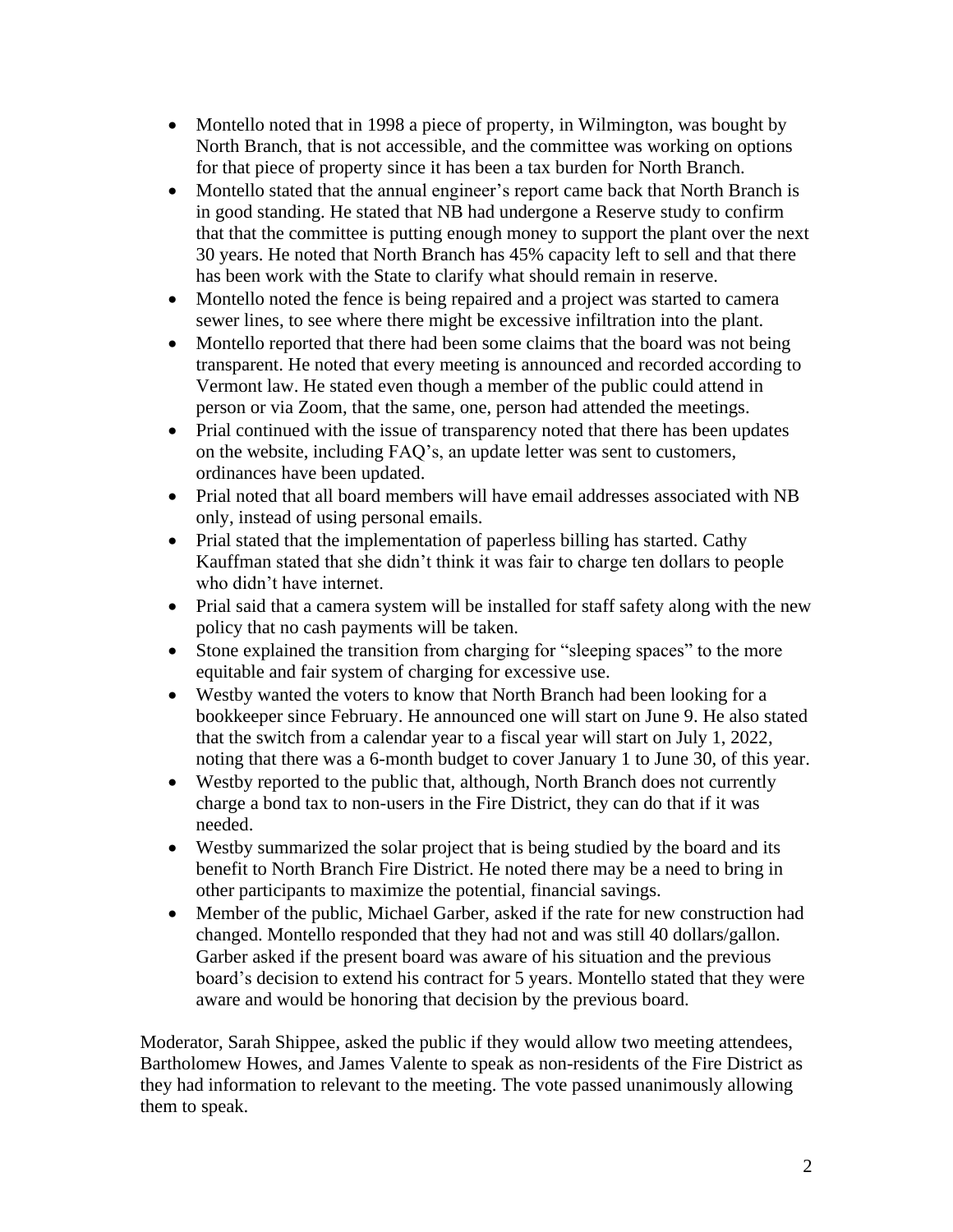Shippee continued with meeting and articles on the Warning.

**Article 2.** Geraldine Golet moved to see if the Fire District will accept the Annual Budget, with the total cost of operations being \$1,735,000. Seconded by Rebecca Snow. Motion moved to the floor.

## **Discussion:**

- Westby explained any variances from the 2021 calendar fiscal and calendar year actuals to the Fiscal Year 2023 budget.
- Golet asked to explain the \$25,000 increase in the plant expenses utilities for the 2023 budget. Montello explained that the report consolidates all utilities for North Branch, which previously had been broken down under different line items. Westby also noted that the CPA had done separate audits for change from calendar year to fiscal year.
- Westby stated that there was three million dollars as of June 1 in cash and receivables. He stated that the availability of cash would be used to maintain low rates. Montello noted that accounts receivable was down, significantly, from \$210,000 in 2021, to \$16,000.
- Golet asked about plant expenses and wanted a clarification of the variance for sludge actuals and budget. Howes responded with explanation. Resident of the Fire District, Richard Marra, asked if operations had considered upgrading the belt press as opposed to replacing it with a centrifuge. Howes responded with the analysis of the efficiency of the current centrifuge.
- Randall Johnson asked about the significant increase in usage rates and why the bond amount no longer appeared on the bill. Montello responded with how the current rate structure is set up and moving forward, how the committee is working to make it more stable from spring to fall billing. He explained how currently, the May bills reflect a charge of 60% of the budget and the November bills are at 40%. Johnson wanted clarification on what percentage of the sewer charge is going towards the bond repayment and how 52.23% was arrived at for the bond repayment charge on November's bill. Westby responded that it was unclear what percentage of the sewer bill is used to cover the bond payment. He stated that there is no specific allocation of which items are used to pay which expenses and of what income is attributed to sewer vs. hookup fees, etc. Westby stated that of last year's budget, 21% represented the bond.

Shippee repeated the motion for Article 2. The vote had one opposed. The article passed.

**Article 3**. Steve Montello moved to see if the Fire District will vote to collect taxes, and any other charges deemed essential by the Prudential Committee, by the Treasurer, pursuant to Title 32, V.S.A., Section 4791. Seconded by Rebecca Snow. The article passed.

## **Article 4.** Other Business:

• Cathy Kauffman stated that she would like to see the bond repayment charge be separated from the sewer usage fee, on the bill.

Golet made a motion to adjourn at 10:50 am. Seconded by Snow.